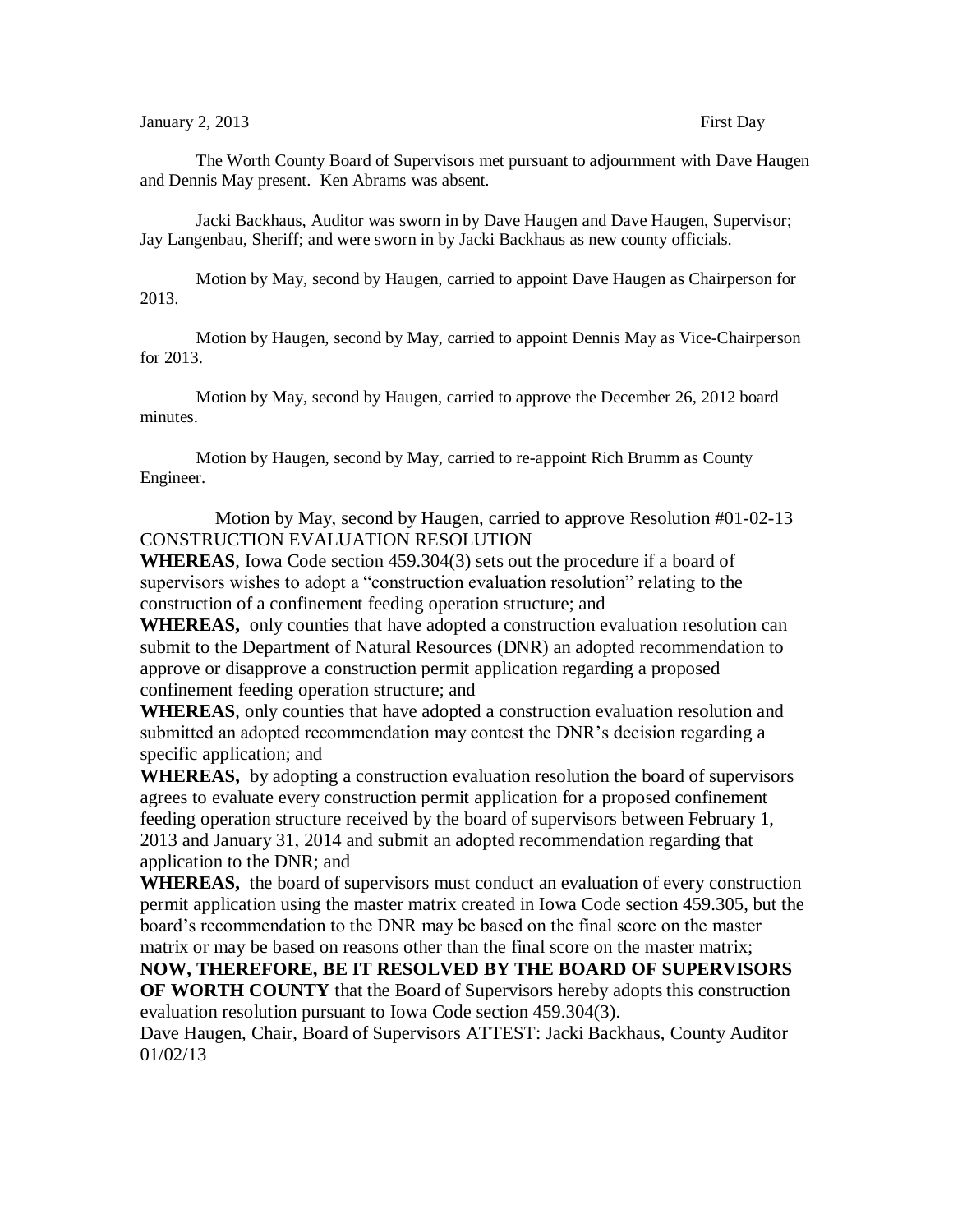Motion by Haugen, second by May, carried to approve the salary increase for Mark Schoeller at \$34.11/hr., Nancy Lund at \$27.41/hr., Sandy Northrup at \$27.41/hr., Judy Kroneman at \$16.45/hr. and Janine Schrieber at \$14.54/hr. submitted by the Iowa Department of Human Services for the Child Support Recovery Unit.

Motion by May, second by Haugen, carried to approve the payroll eligibility verification for Kay E. Clark at \$30/hr. and Jacki A. Backhaus at \$47,014 annually submitted by the auditor's office.

Motion by May, second by Haugen, carried to approve that \$11.98 be the hourly rate paid by the courthouse for 2013.

Motion by Haugen, second by May, carried that the Northwood Anchor and Manly Junction Signal be designated the official county newspapers.

Motion by May, second by Haugen, carried that the following appointments be made: Board of Health (3-year) – Scott Halbach and Dave Haugen; Commission of Veteran Affairs (3 year) – Philip Hackbart; Weed Commissioner (1-year) – Robert Mogk; County Medical Examiner (2-year) – Pathology Associates of Mason City; County Conservation Board (5-year) – Jeff VanSteenburg; County Eminent Domain Compensation Commission (1-year) – Guy Olson, Michael Romig, Julie Robb, Arlyn McHenry, Lonnie Harris, Clara Helgeland, Dan Low, Ron Sietsema, Randy Hanna, Lowell Kroneman, David Hengesteg, Steve Davidson, Roger Clagett, Earl Trenhaile, Erling Myli, Chris Hagen, Dick Bruns, David Bang, Dennis Faber, Terry Steinmetz, Laura Sabby Jane Podgorniak, Steve Wise, Roger Rustad,, Arlyn Tenold, Tyson Robb, Ralph Jennings, Aaron Carman; County Enterprise Zone Commission (3-year) Mike Romig, Ken Abrams, Harold Brunsvold, Teresa Nicholson, Joe Nydegger, Amos Groe, County Zoning Commission (3-year) – Clair Hengesteg, Ryan Severson; Zoning Board of Adjustment (5 year) – Brian Tweeten; Flood Plain Administrator – Al Venz; Civil Service Commission (6-year) – Randy Hanna; Representative for North Iowa Mental Health Center (1-year) – Ken Abrams and Dennis May (alternate); WINN-WORTH BETCO (3-year) –Ken Abrams; Second Judicial District Department of Correctional Services (1-year) – Ken Abrams and Dennis May (alternate); Advisory Board of Health (2-year) – Dennis May; NIACOG (1-year) – Dennis May(delegate), Dave Haugen (alternate), Mark Thoma (city representative), Terry Steinmetz ( economic interests), Tom Dakin (city representative alternate), and Julie Robb (alternate at-large); North Iowa Vocational Center, Inc. (2-year) Dennis May (delegate), Dave Haugen (alternate); Airport Zoning Ordinance Board of Adjustment  $(3$ -year) – Dennis Walser; Prairie Winds RC & D, Inc  $(1$ year) – Dave Haugen.

Motion by May, second by Haugen, carried to approve that \$.525be the mileage rate for 2013.

Motion by May, second by Haugen, carried to adopt a resolution that Rich Brumm is hereby authorized and empowered on behalf of the Worth County Supervisors to execute the certification of completion of work and final acceptance with plans and specifications therefore in connection with all Farm to Market construction projects in the county, adopt a resolution to comply with provisions of the 1970 Uniform Relocation Assistance and Land Acquisition Policies Act as amended by Title IV of the Surface Transportation and Uniform Relocation Assistance Act of 1987; that in accordance with county engineer recommendation, that for secondary road projects, ROW payments be 3 ½ times the 100% valuation, fence removed be \$18.00/rod for barbed-wire and \$32.00/rod for woven wire, and crop damage to be \$1050.00/acre for corn and \$700.00/acre for all other crops.